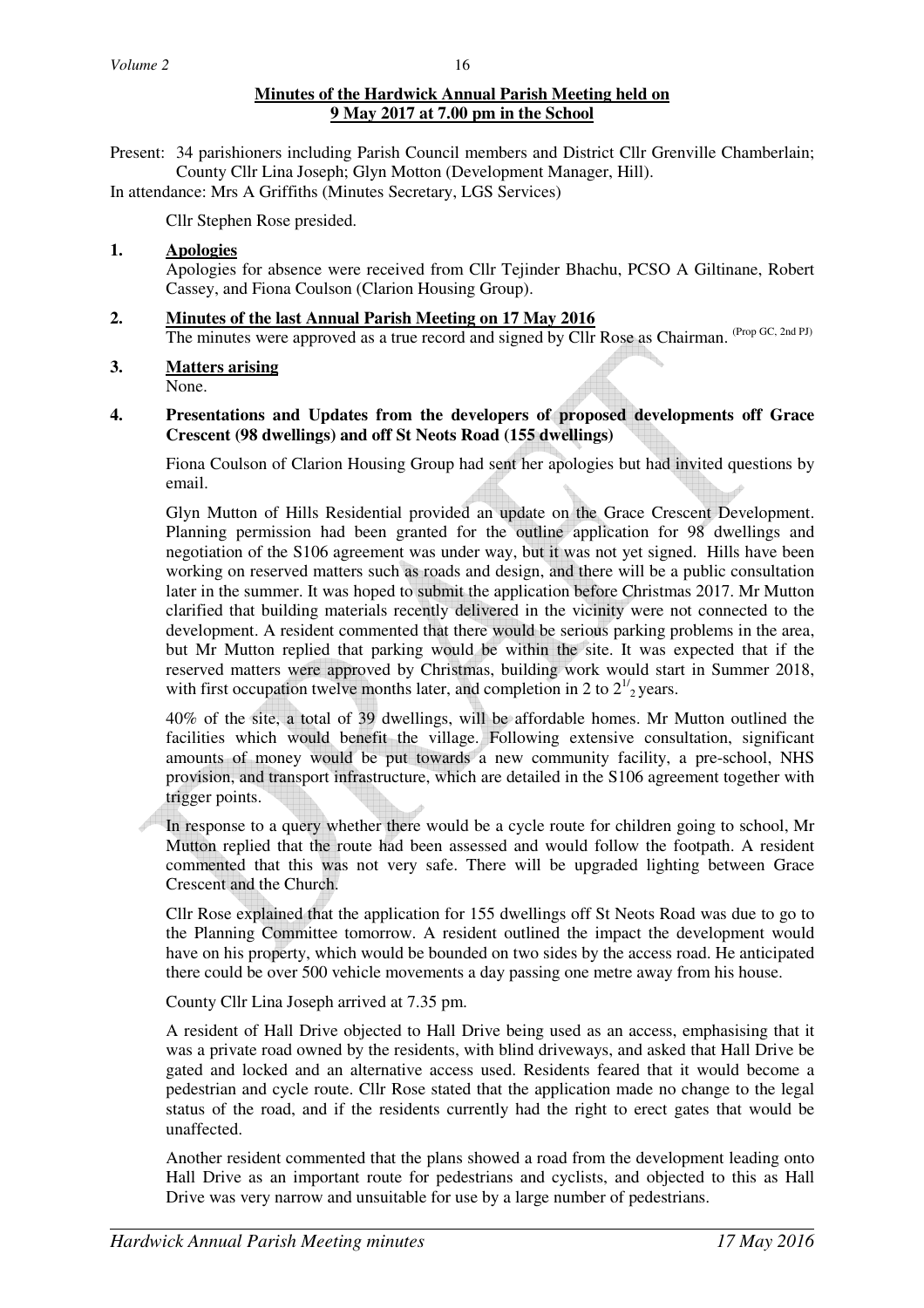A resident asked whether there had been a discussion about the use of the S106 money.

 Residents were reminded that they could make their views known at the Planning Committee meeting. Cllr Rose undertook to pass on Fiona Coulson's email address.

#### **5. Reports:**

- 5.1 The Parish Council (Cllr Stephen Rose, Chairman)<sup>1</sup>
	- Cllr Rose's report is appended in full to these minutes.

Cllr Rose highlighted the increase in involvement in the village and thanked councillors, individuals and organisations for their contributions over the year. He paid tribute to the work of volunteers and thanked them for their efforts.

The report covered:

- The proposed A428 developments, including an update on the status of the Local Plan, currently under review by the Planning Inspector, and the position of the Coalition of Local Councils, of which Hardwick was a member.
- The City Deal and improved bus services from Cambourne to Cambridge, the route options under consideration and the recent public meeting in the village.
- Housing developments in Hardwick, including 98 houses off Grace Crescent and proposals for 155 dwellings off St Neots Road; the benefits negotiated by the Parish Council for the village, subject to confirmation; efforts to secure a doctors' surgery; and the possibility of a further development on land to the east of Cambridge Road, with a new exit road and small village centre, although this would involve building on Green Belt land.
- Hardwick Play Parks, the plans for a new play park off Egremont Road, and the Council's purchase of a new fence for the area.
- The Village Plan and the recent survey conducted by the Steering Committee.
- The village website and Facebook page.
- Hardwick Happenings and its move to independence in September 2016, with continuing financial support from the Parish Council if needed.
- The burnt out building at the corner of St Neots Road and Cambridge Road.
- Beautifying Hardwick. This included: the employment of a new litter picker; the work of the litter picking group; installation of new litter bins; cutting back vegetation at the Recreation Ground; a tree survey and the removal of dead trees; a new grass cutting contractor; planned wild flower areas; replacement of notice boards and refurbishment of benches.
	- Other activities such as considering planning applications, training for Speedwatch volunteers and monthly play area inspections.
- The reduced precept of £42,453, largely spent on maintenance and repairs.
- Congratulations on the sporting success of Hardwick Football Club and HSSC winning the Cambridge Cribbage League.

Questions were invited.

It was observed that the notice board in St Neots Road did not display any notices.

A resident asked whether there would be a report about the Community Hall at the Church. Cllr Rose replied that this would be covered under item 5.14. It had been raised as a potential project and it had been suggested that the Community Hall group should take the matter up directly with SCDC and see what they could do.

A complaint was made about the poor lighting on the St Neots Road. The lighting in Quince Road was also very poor. Cllr Rose stated that two areas had been identified for lighting improvements, namely St Neots Road and the stretch from Cahills Corner to the Blue Lion. Residents also commented that the corner of Limes Road and the Recreation Ground off Ellison Lane was also very dark. Cllr Rose replied that this had been taken up with Balfour Beatty who considered that the lighting was sufficient. A resident asked that this be protested.

### 5.2 Presentation of the last audited accounts<sup>2</sup>

Inspection of the last audited accounts (year ending 31 March 2016) was invited.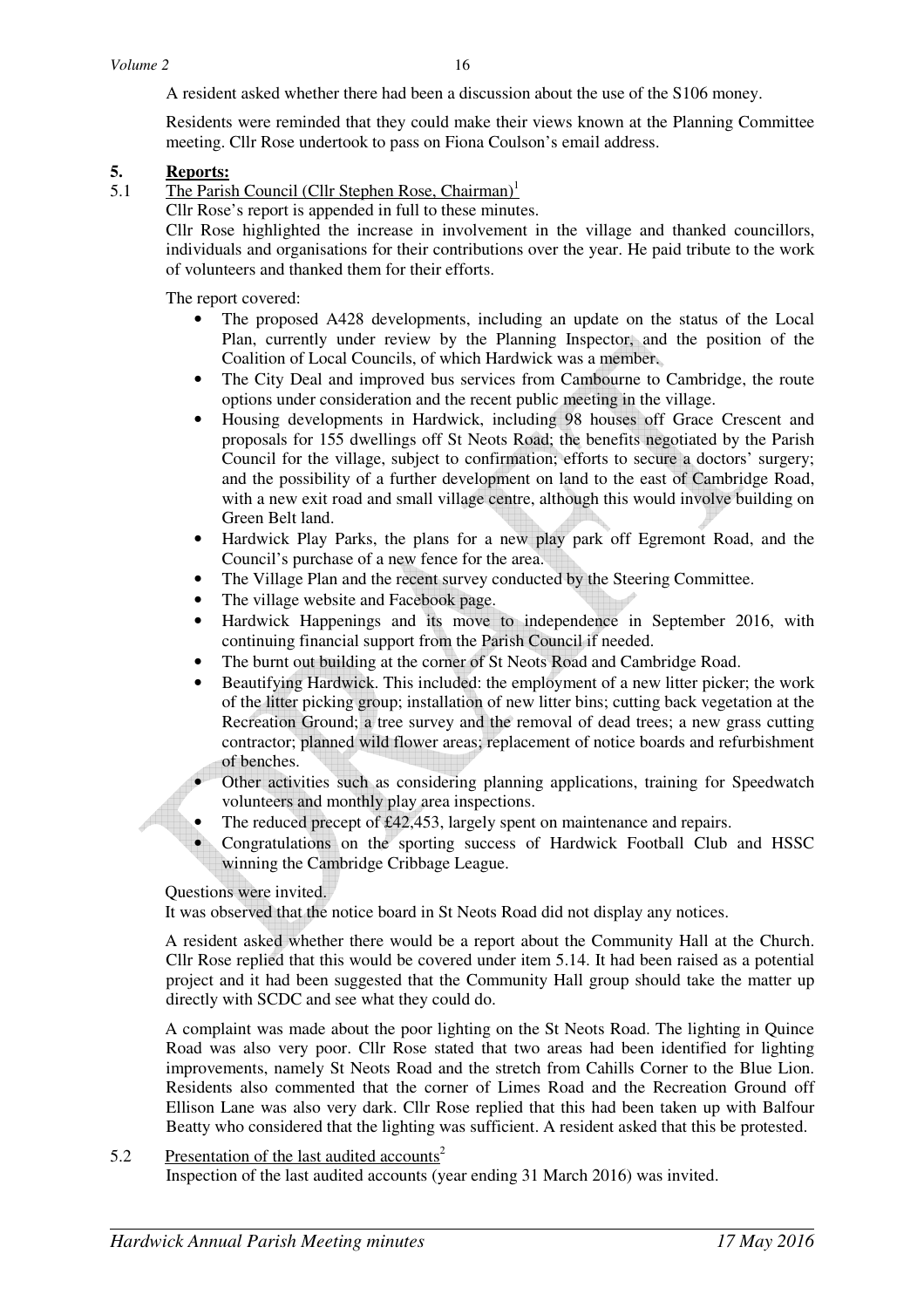5.3 The District Councillor (Cllr Grenville Chamberlain)<sup>3</sup>

Cllr Chamberlain's report (appended in full) included:

- his efforts to have the burnt out building removed and forthcoming discussions to have a Certificate of Lawful Demolition issued
- housing applications in Hardwick. The Council Officers' support and recommendation for the St Neots Road application; his wish that this should have the minimum impact on the existing residents of Hall Drive; the developers' plan for a foot and cycle path into Laxton Avenue and their intention to speak to residents regarding replacing part of Hall Drive with a tarmac surface.
- the mix of homes including affordable houses, both rented and part owned, for people with links to the village
- the benefits to the village as a result of the developments and the hope that healthcare facilities could be provided. Cllr Chamberlain will continue to press for funding provision from NHS England.
- The proposed new community centre which is to be planned soon, including facilitating the Scouts and Guides moving to a new building; thanks to the Trustees of the Community Association for their co-operation regarding the community rooms to enable the new building to be built.
- The City Deal which will bring up to 40,000 new jobs and approximately 33,000 new homes over the next 15-20 years; much of the growth will be along the A428 corridor, with 2500 homes in Cambourne West, 2300 at Loves Farm, St Neots, and up to 3500 new homes on Bourn Airfield.
- The implications for traffic congestion, which will worsen unless there is good public transport provision; the need for a direct link from the eastbound A428 to the southbound M11 and the support of Heidi Allen MP who is taking this issue up.
- The forthcoming decision by the City Deal Board on the transport improvements and the route, and the views of some residents that they would prefer a route north of the A428 to a route between the A428 and St Neots Road.
- Thanks to voluntary groups and congratulations to the Play Parks group and the Football Club.
- The election of new County Cllr Lina Joseph and of James Palmer as Mayor of the Greater Cambridge and Peterborough combined authority.
- Cllr Chamberlain's work and membership of District Council committees
- Thanks to the Chairman and members, the Clerk and the Village Plan team which Cllr
- Chamberlain hoped would eventually lead to a formal binding Neighbourhood Plan.

## 5.4 The County Councillor

 Newly elected County Cllr Lina Joseph introduced herself and undertook to work hard for the twelve villages. She asked residents to let her know their concerns and she would endeavour to progress matters. In response to a question as to how the new Mayor would interact with the County and District Councils, she replied that a positive approach was required to get things done.

# 5.5 Heidi Allen MP

No report available. There is currently no MP pending the forthcoming election.

#### 5.6 Police No report available.

5.7 Hardwick Sports and Social Club<sup>4</sup>

 The report from the Hardwick Sports and Social Club, (appended in full), was read in the Secretary's absence by Cllr Cracknell. The report covered: the background and legal status of the Club, including the lease, licences held, and management committee and sub-committee; the membership, activities, recent improvements and staff changes. The staff aim to provide a warm and welcoming facility for the Club's members.

 Cllr Cracknell added that the Club was a not for profit organisation but had made donations to the Pre-school, the Doctors' Run, and Scouts and Guides, and was willing to support village organisations.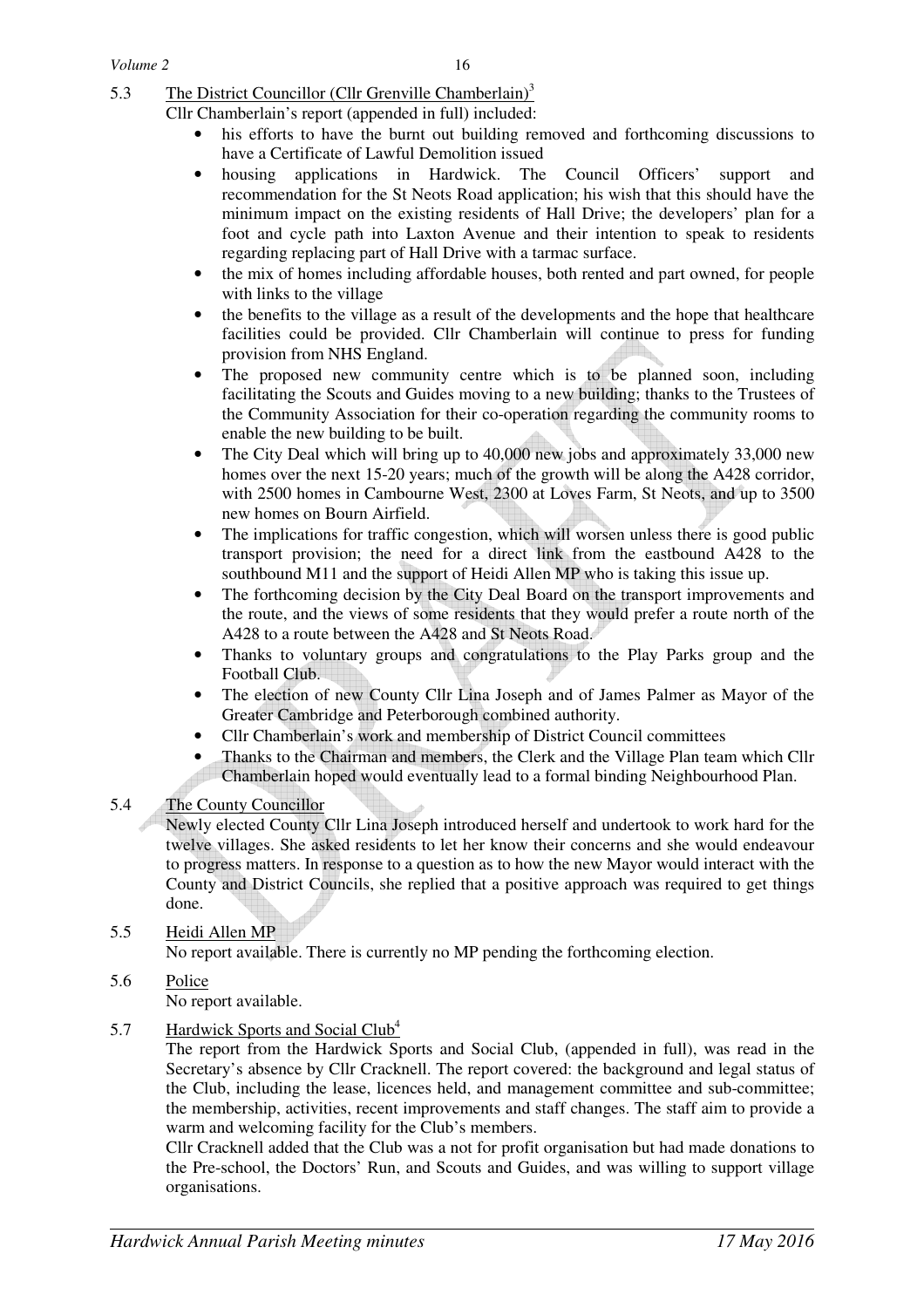Thanks were conveyed from the Hardwick Friendship Club were conveyed for the hospitality received from HSSC which meant a great deal. Thanks were also expressed by the WI for allowing them to hold the Strawberry Teas free of charge.

5.8 Hardwick Community Association<sup>5</sup>

 The report of the Community Association (appended in full) covered the affiliated groups, the meeting times and venue, and the Officers. The next meeting is on 21 September at 7.00 pm.

5.9 Hardwick Happenings

 Peter Cornwell reported on the activities of Hardwick Happenings and thanked all the distributors and helpers, particularly Jeff Jones, Roger Worland and Howard Baker for their contributions. The magazine has 8 issues a year. Examples of features were given. The Editors are grateful for the regular news articles.

5.10 Webmaster<sup>6</sup>

Martin Cassey spoke to the report from Robert Cassey, who had sent his apologies. Visits to the website had almost doubled during the year and people were staying longer. Feedback and suggestions were invited, along with photographs for use on the website.

5.11 Village Plan Committee<sup>7</sup>

Martin Cassey's report is appended in full. This covered the recent village survey, the results of which are currently being analysed, and the methodology used. The survey ran from 19 November to 15 January and 603 responses were received, representing approximately 40% of householders. Thanks were expressed to all who responded. One of the topics covered was the provision of healthcare facilities, which had led to discussions with local doctors' surgeries. Mr Cassey expressed the hope that some provision could in future be established in the village. It is intended to hold further meetings with stakeholders and residents to present the survey results once the analysis has been completed.

## 5.12 Neighbourhood Plan report

Tony Gill confirmed the Parish Council's intention to proceed with a Neighbourhood Plan and explained the formal legal status of Neighbourhood Plans, which provide a legally binding development plan for villages. The process and work carried out to date were outlined. Due to the issue of the Village Plan survey, the progress of the Neighbourhood Plan, which also involved a questionnaire covering some of the same ground, had been temporarily halted, but this should resume in the next two or three months. Anyone interested in becoming involved with the process was encouraged to contact Cllr Gill.

Cllr Rose asked that due to time constraints, subsequent items be restricted to 2 minutes each.

- 5.13 Hardwick Scouts and Guides update on the proposed new Scout and Guide hut No representative present and no report available.
- 5.14 St Mary's Church update on proposed new Community Hall at the Church<sup>8</sup>

Rev Alison Myers presented the report of St Mary's Church (appended in full). This year she has been joined by Howard Bigg and Beth Cope as assistant ministers. The report covered seasonal celebrations, rites of pas<sup>8</sup>sage including weddings, baptisms and funerals, details of services, community events including the forthcoming church fete, volunteers who maintain the church yard, and looking after the church. The aim is to help build and sustain a flourishing community.

Details of the proposed Community Hall building behind the church were provided. This is to be a welcoming space for all in the village, including individuals, clubs and societies. The land and planning permission are in hand and Coulsons are providing building expertise. There will be an outdoor space accessed from the hall. To date £40,000 has been raised and it is hoped to double that over the next three years through fundraising events and grant applications. A grant of S106 money would allow the building to be completed within 1-2 years. It is envisaged that the hall at the church will complement the proposed new Community building near the recreation ground, and serve the southern part of the village. Additional community groups are planned.

5.15 Hardwick Evangelical Church including Hardwick Youth club<sup>9</sup>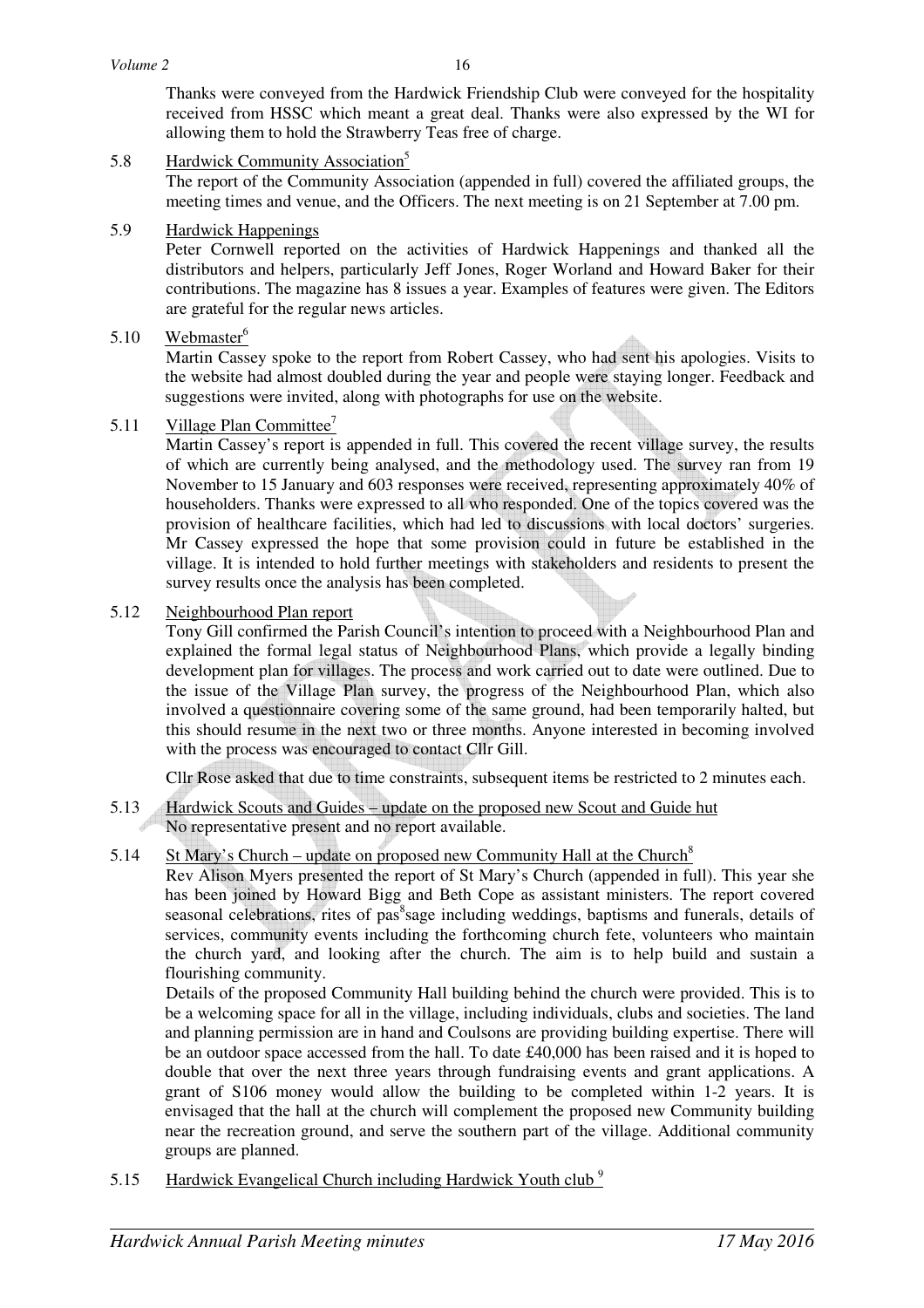Steve Gaze reported on the activities of Hardwick Youth Club (appended in full). He explained that this was a group for children of secondary school age, for the whole village, not exclusively for the Church. The report covered activities, leadership, sessions, outings and membership, safeguarding and finance. The accounts were provided. A small profit has been made this year which will be spent on equipment.

5.16 Hardwick WI<sup>10</sup>

Anne Jones presented the report of the WI (appended in full). This covered the meetings, and membership, and highlighted the speakers, trips and special events enjoyed during the year. Fundraising has been undertaken and charity events have also taken place. It is hoped to increase membership numbers. Thanks were expressed to the Parish Council for funding repairs to the village sign.

### 5.17 Hardwick Play Parks

Clare McGowan thanked the Parish Council for last year's grant which was used for advertising and the costs of the Fun Run event in September. This will be repeated this year. The Parish Council was also thanked for funding the fence at Egremont Road play area which had now been erected.

#### 5.18 3<sup>rd</sup> Hardwick Brownies

Lucy Gardner thanked the Parish Council for last year's grant which was used for a recruitment evening of fun events, for flyers and to buy materials. This had resulted in a number of new members. Details of outings were described.

5.19 Hardwick Litter Picking Volunteers<sup>11</sup>

Pauline Joslin presented the group's report (appended in full). The group is now a Community Highways Volunteering group for South Cambs District Council, who provide litter picking equipment. The Parish Council have provided hi-visibility vests and subsidised refreshments. The litter picks take place in March and October and cover areas which are not allocated to the litter picker. St Neots Road, Cambridge Road and Main Street are worst affected by litter. New bins have been installed at the bus stops. Thanks were expressed to Pat Portlock for the initiative.

### 5.20 Hardwick Recreation Ground – maintenance update No representative present. Cllr Rose expressed thanks to Chris Fuller for project managing the recreation ground maintenance.

5.21 Other None.

# **6. Neighbourhood Watch update**

Ashley Shepherd outlined the efforts to raise the profile of Neighbourhood Watch and reported on the open meeting held on 2 May, which had resulted in four new street coordinators. Membership is approximately 40 and it is hoped to recruit more people through meetings, Hardwick Happenings and by other means. Quarterly meetings will be held in future. He asked for a grant of £238 to purchase and erect 14 Neighbourhood Watch signs in strategic places in the village in order to deter crime. Literature was available at the meeting. The next meeting will be on 11 July at 7 pm at the School.

Mr Shepherd was asked whether there had been a reduction in crime. There had not been many reports on e-cops or comments on Facebook. Thanks were expressed to Mr Shepherd for his efforts.

Mr Shepherd added that the Police will attend the meeting on 27 September at the School as part of Operation Hunter, and give a talk on crime prevention. They will bring examples of equipment such as shed and burglar alarms and will carry out property marking.

### **7. Applications for awards of small grants to projects for improvements to the village**

The Chairman introduced the item for the award of small grants to assist village groups, up to a maximum of £250 per project from a budget of £1000. It was explained that whilst the Parish Council could only approve grants formally at one of its meetings, it would like the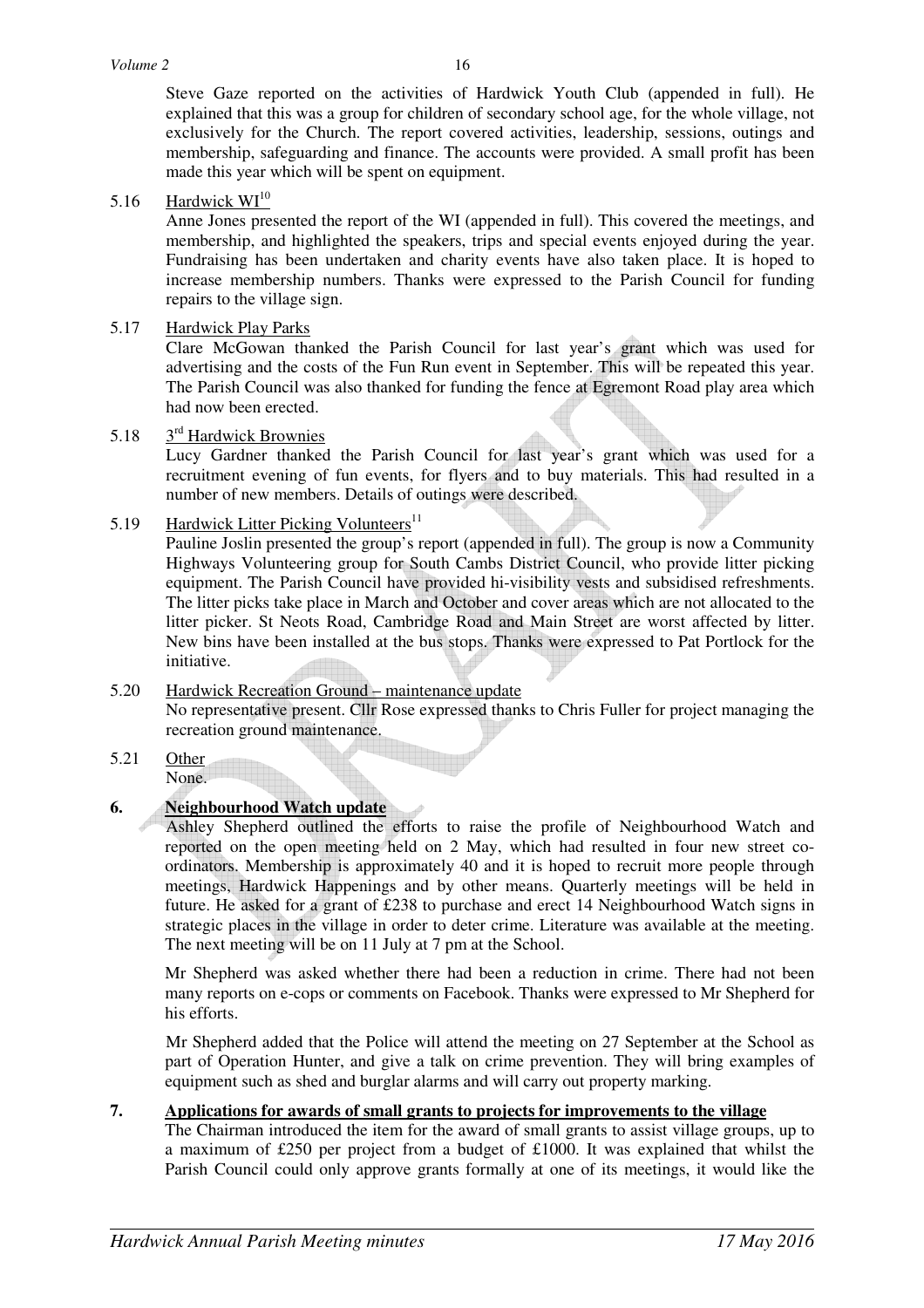Annual Parish Meeting to indicate its preference for the projects to be funded and the amount of the grants. Bids were invited.

Lucy Gardner on behalf of  $3<sup>rd</sup>$  Hardwick Brownies requested a grant of £250 to maintain recruitment and to help fund her to do the Pack Holiday Licence qualification which would enable her to take the Brownies on residential trips.

Rev Alison Myers requested a grant of £150 to buy outdoor games equipment for use by the older children attending the summer afternoon activities enjoyed by children and parents/carers during August. This was a personal request for funding for a community event.

Clare McGowan on behalf of Hardwick Play Parks outlined details of the fundraising events being undertaken and requested a grant of £250 for publicising a family disco event in June, and publicity and consumables for the Fun Run in September.

Sue Cowen on behalf of Hardwick Baby and Toddler Group requested a grant of £250 to buy new toys, supplies for craft activities and to cover insurance and Community Association fees next year. She explained that income was insufficient to cover these costs even though the School had waived the costs of room hire for the summer term, and hoped that providing better toys and activities would encourage more people to attend the group.

Cllr Rose reported that Charley Rice for the Hardwick Pre-school wished to apply for £250 towards decking for the Pre-school.

A grant request for £238 had already been made by the Neighbourhood Watch group.

The total amount of funding requested exceeded the limit of £1000. It was suggested, given that HSSC had indicated their willingness to provide support for community groups, that Neighbourhood Watch and Alison Myers should apply to HSSC for the funds they required, and that the remaining applications be referred to the Parish Council. District Cllr Chamberlain added that the SCDC Community Chest funding was open for grants to community groups of up to £1500, and offered his support.

### The following was RESOLVED:

By a show of hands, that Alison Myers and Neighbourhood Watch should apply to HSSC for £150 and £238 respectively and

By a show of hands, the majority of those present supported a grant of £250 for the Brownies.

By a show of hands, the majority of those present supported a grant of £250 for the Play Parks Group.

By a show of hands, the majority of those present supported a grant of £250 for the Baby and Toddler Group.

By a show of hands, the majority of those present supported a grant of £250 for the Preschool.

It was observed that the above groups were also free to apply to HSSC for additional funding as well.

## **8. Any other Parish Matters including any resolutions**

Martin Cassey spoke to his resolution. Following his discussions with GP surgeries, he3 had learned that it was the policy of NHS England was to reduce the number of GP practices across the country, and new ones were not supported. He urged the meeting and elected representatives to lobby for a change in policy.

RESOLVED, by a show of hands with 1 abstention and none against, that

"This meeting calls for Hardwick residents and their elected representatives to press candidates in the forthcoming general election to articulate their support for, and pledge to promote the delivery of a GP surgery together with supporting primary healthcare services in Hardwick within the lifetime of the next parliament."

Steve Gaze asked why the gritting volunteers had not received any notifications last winter to go out and grit, and whether the scheme was still in operation. Cllr Rose undertook to ask the Clerk to look into this.

## **9. Closure of meeting**